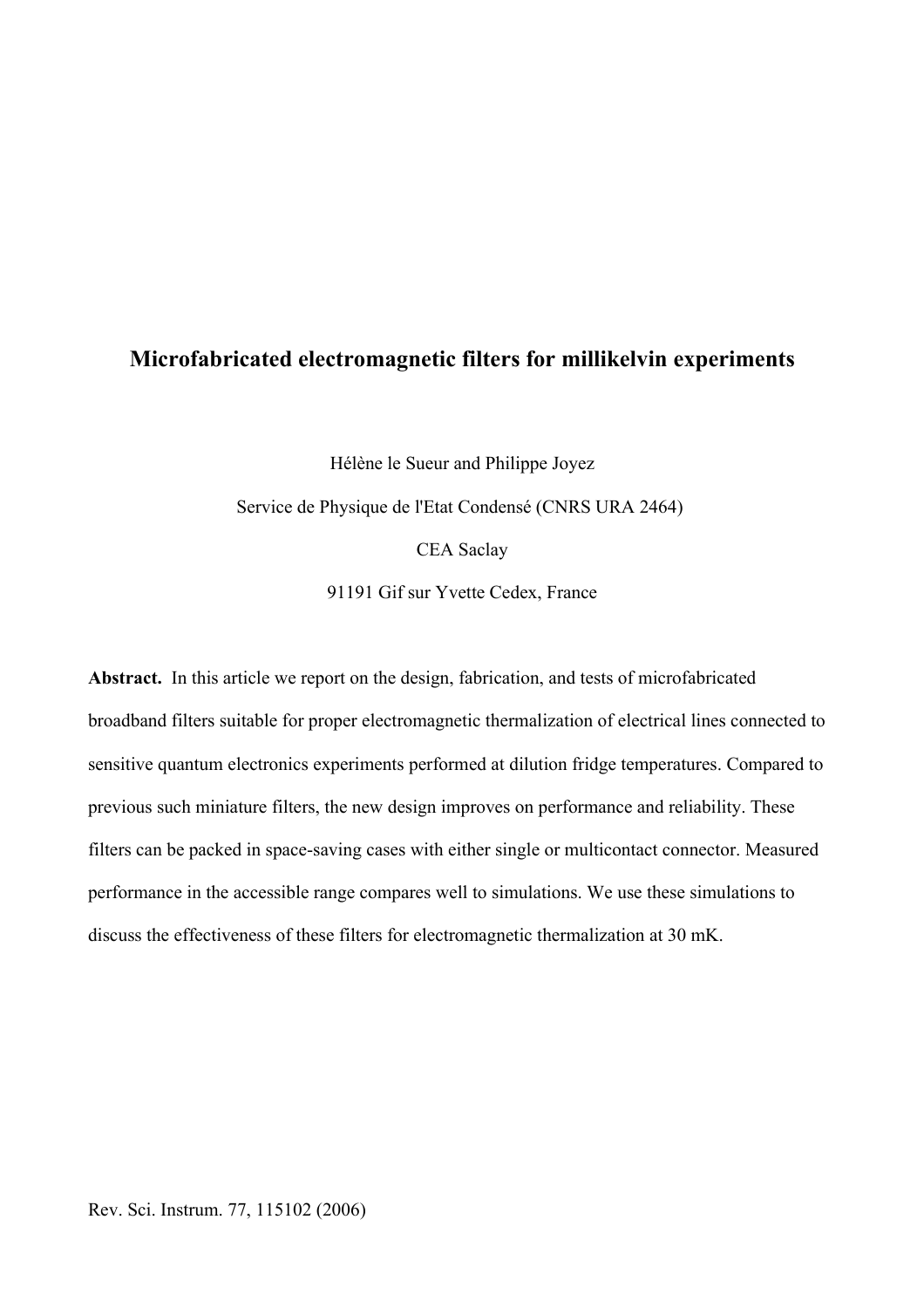**INTRODUCTION.** A number of quantum electrical experiments need to be operated at millikelvin temperatures for optimum performance. One can think, for instance, of solid-state qubits or of tunnel spectroscopy experiments (in which energy resolution is directly proportional to the temperature). If cooling a sample down to the millikelvin range is rather easy, ensuring that an experiment is performed at full thermal equilibrium is not. The reason is well known: leads connecting the sample to room temperature apparatus feed in electromagnetic noise, which may directly couple with the device under test (e.g., in the case of a qubit) and/or heat up the electrons of a small device above the temperature of the crystalline network. Indeed, many experimental results in the field of low temperature quantum electronics can only be interpreted with an electronic temperature greater than that of the refrigerator. The noise generated by room temperature instruments is at the minimum the Johnson thermal noise (the electrical equivalent of Planck's blackbody radiation) extending in frequency up to 300 K.k<sub>B</sub>/h  $\sim$  6 THz, in the infrared frequency range. One, thus, needs to insert in the leads connected to the sample filters able to absorb this very wide band noise and to reemit a thermal spectrum at the experiment temperature which corresponds to a bandwidth of a fraction of 1 Ghz. This problem has been investigated theoretically, and the stringent requirements this imposes on noise attenuation have been evaluated for operating Coulomb blockade devices [1,2].

Unfortunately, there exists no ready-made commercial filters with such wide stopband and sufficient attenuation. This is why in the last 25 years many custom filter designs have been proposed in order to effectively thermalize experiments at millikelvin temperatures. Most solutions rely on the use of shielded lines (usually coaxial lines) and shielded distributed *RC* filters. These filters being dissipative, they must themselves be placed at the lowest temperature so that their own thermal noise is at equilibrium. A popular solution (easy to make and use) is to combine both the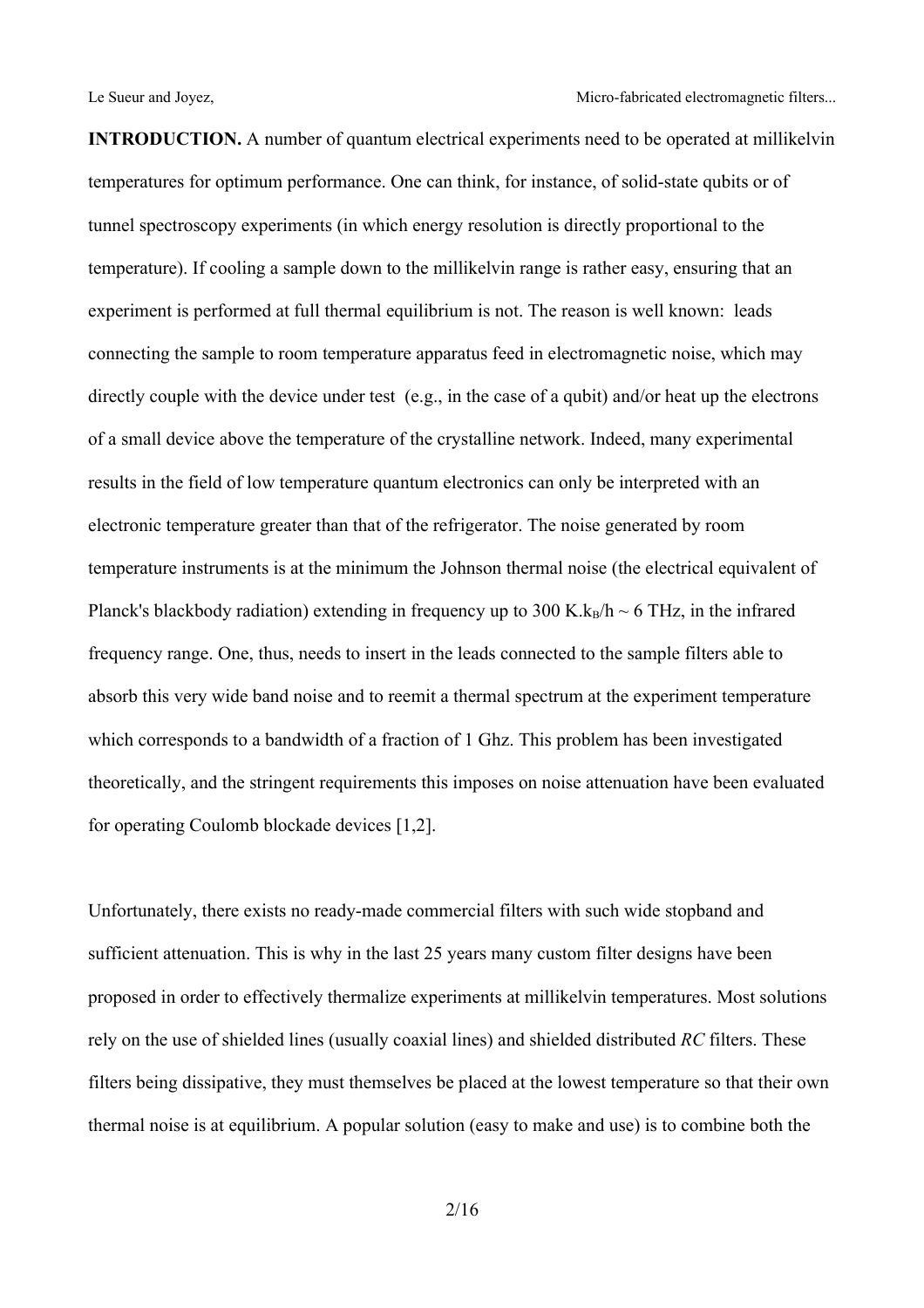line and the filter by using a lossy coax such as Thermocoax $\mathcal{R}$  [3,4]. One drawback with this approach is that the length required for a low enough cutoff frequency is often of the order of meters, which is impractical to install in many dilution fridges where space is often scarce. Moreover, when such a line is running between two or more different temperatures, estimating the resulting output noise temperature is not easy. Other popular filters are powder filters based on skin effect in metallic grains [5]. These are very effective filters, but once again they tend to be rather large and their performance is not reliably predictable at design time.

Some ten years ago, with the need for space-saving filters for Coulomb blockade experiments, one of us was involved in the design and fabrication of miniature filters, as reported in Ref. [2]. These filters were based on microfabricated chips made by optical lithography which consisted of a resistive meander line sandwiched between two insulating layers and ground planes, implementing a distributed *RC* filter. These filters had a predictable performance in the 0-20 GHz range, which could be tailored at design time. They had several weaknesses, though: (i) their very high frequency attenuation was intrinsically limited by residual coupling between adjacent meander lines and (ii) it was further degraded by shortcomings in the casing design. Finally, (iii) these filters had reliability issues upon thermal cycling attributed to differential contraction of the various materials involved in the filter assembly. Critically reviewing these problems, we came up with a new design of microfabricated filters which corrects all these problems. We now consistently obtain much better stop-band attenuation together with other desirable characteristics: less dc resistance, less total capacitance, better aging, and high-voltage capability. In this article we describe this design, along with the fabrication, packing, and performance of the corresponding filters.

**DESIGN.** When designing a filter such as we need, one can imagine that very high frequency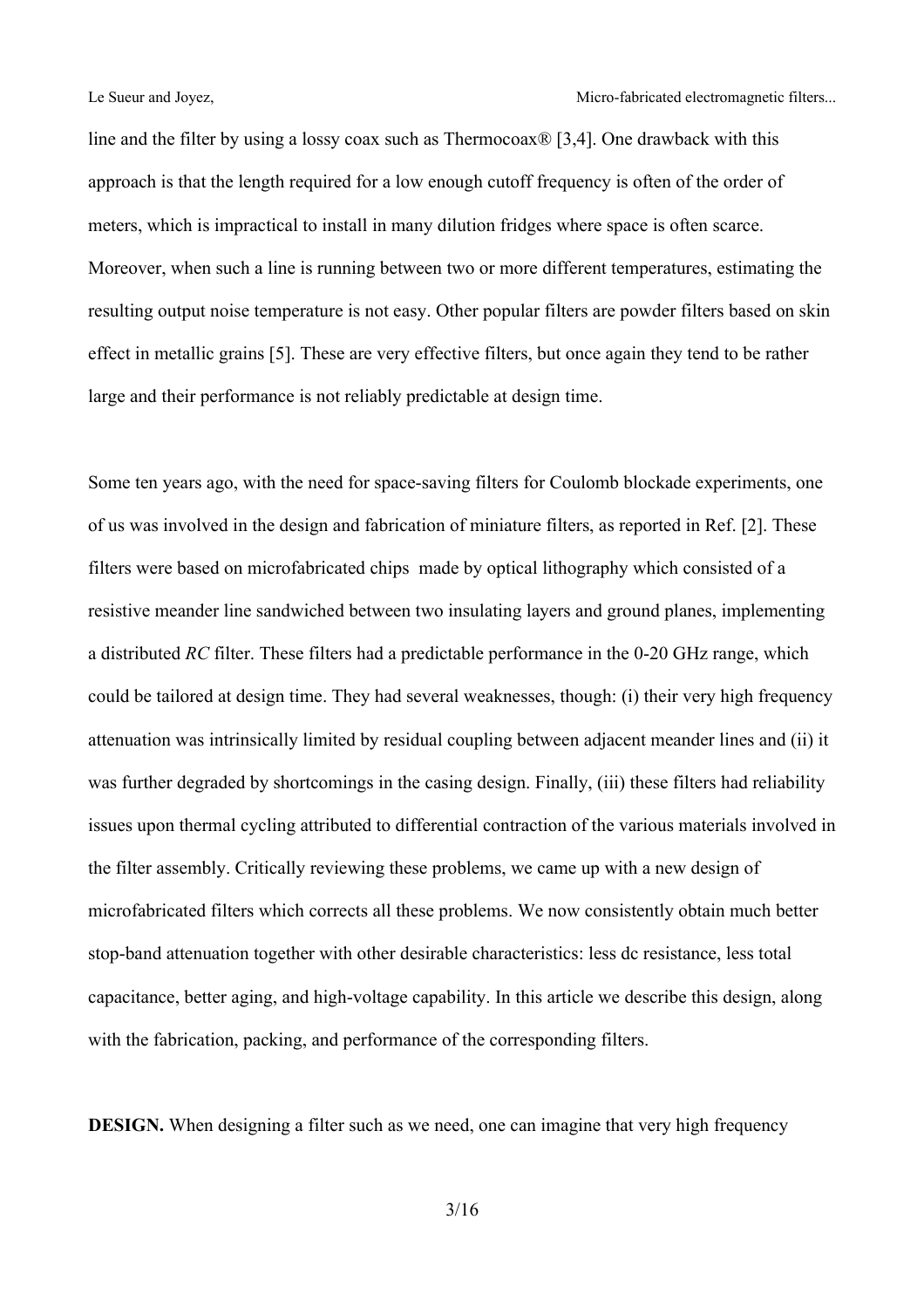electromagnetic waves (hereafter microwaves for short, but extending, in fact, up to infrared) will sneak into the least metallic hole, slot, or crack and propagate through vacuum (or dielectric) much like a fluid would: If there is a dielectric path between input and output, microwaves will find their way. Thus, designing an efficient filter is much like making the device leak-tight to fluids. The key step towards electromagnetic "hermeticity" in our new design is the use of a brass substrate for the microfabricated filter chip in place of the more standard silicon substrate used in the old design. This way, not only do we suppress the dielectric substrate which is difficult to seal perfectly and which behaves as a wave guide, but we also suppress differential thermal contraction of the filter chip with respect to the brass case, which ensures that no cracks will appear upon thermal cycling. The design of the filter chip itself is shown in Fig. 1. It consists of a resistive meander line connecting the input pad to the output pad. The meander line alternates narrow parts and large pads. This provides a steeper cutoff than a meander with uniform width having the same total resistance and capacitance, due to reflections on impedance discontinuities. The meander line is completely surrounded by an insulating material and a ground sheath, which provides decoupling of adjacent arms of the meander at high frequency. Apart from the different sections, it is like a miniature distributed resistive coaxial cable. Its behavior is thus somewhat similar to that of Thermocoax-type filters, but its waveguide modes are rejected at higher frequencies due to the smaller cross-sections of the dielectric.

**FABRICATION.** Fabrication starts from 0.4 mm-thick brass sheet, out of which we cut 75 mm diameter wafers. Each wafer is mechanically polished down to a 1/4 µm grain size to yield a fair optical polish. Then we deposit the bottom insulating layer using spin coating. This layer consists of Cyclotene 4024 bisbenzocyclobutene-based (BCB) negative photoresist from Dow Chemicals. For our requirements we chose a spin speed of 6000 rpm, thus obtaining a resist thickness of 2.5 µm. By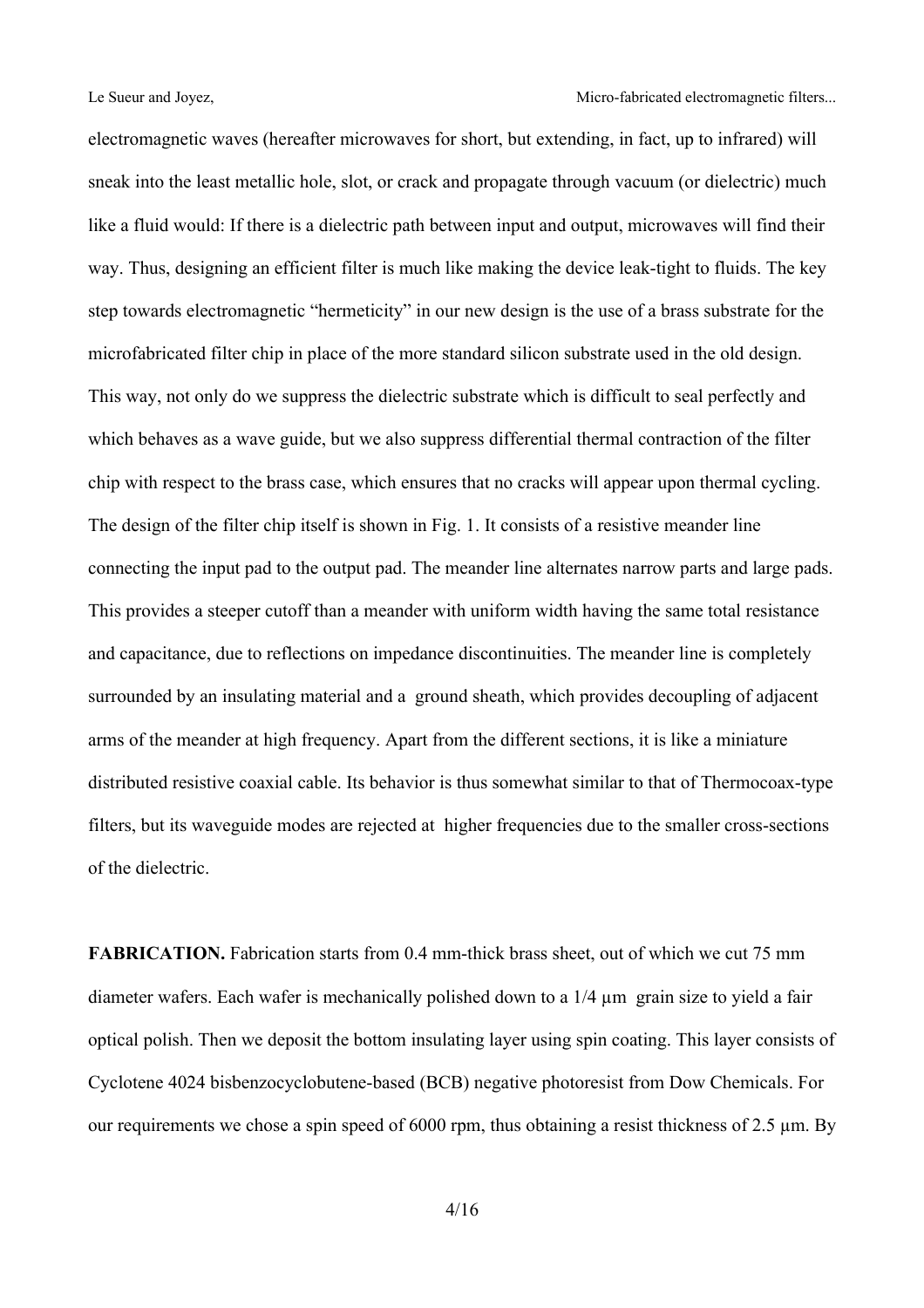varying the dilution of the photoresist or/and the spin speed we can tune this thickness reliably down to 500 nm and change the filter capacitance accordingly. The resist is then patterned using UV photolithography. The wafer is subsequently immersion-developed and submitted to a moderate cure at 210 °C under inert atmosphere to convert about 75% of the resist into the final polymer. This hardens the layer, which can then handle further microfabrication steps, and enhances subsequent layer adhesion. In this step, the BCB loses  $\sim$ 10% thickness. Then, following the manufacturer's recommendation, the wafer is submitted to a  $SF_6/O_2$  reactive ion etching plasma to eliminate resist residues and enhance subsequent layer adhesion on BCB. This plasma etching further reduces the resist thickness by about 100 nm. Next, we spin on a 1.3 µm thick layer of Shipley S1813 positive photoresist. The meander pattern is then exposed, aligned onto the previous insulating layer. Prior to developing, the wafer is immersed for 30 s at 30°C in dichlorobenzene to obtain after developing an overhanging resist profile needed for a good lift-off. The substrate is then placed in a Joule evaporator and we deposit a 5 nm-thick titanium adhesion layer followed by a 100 - 400 nm thick copper-gold alloy at 50% atomic content with a resistivity of  $\sim$ 1.3×10<sup>-7</sup> $\Omega$ m to form the resistive meander. The thickness of the layer is chosen to obtain the desired total resistance of the meander and filter characteristics. As copper and gold evaporate at different rates, we prepare a fresh load at each pump down and evaporate it completely to obtain a reproducible alloy. After deposition the resist is lifted-off in acetone. In a third lithographic step, we pattern a second BCB layer to cover the meander in the central part of the chip while leaving uncovered the substrate between arms of the meander and the connecting pads of the meander (see Fig. 1). The BCB is finally hard cured for 1 h at 250 °C under inert atmosphere to achieve 98% polymer conversion and bring it to nominal electrical and mechanical characteristics. In the last lithographic step, another layer of Shipley S1813 is used to evaporate a  $\sim$ 1 µm-thick gold sheath on top of the meander to terminate encapsulation and electrical shielding of the meander in the central part. Finally, the brass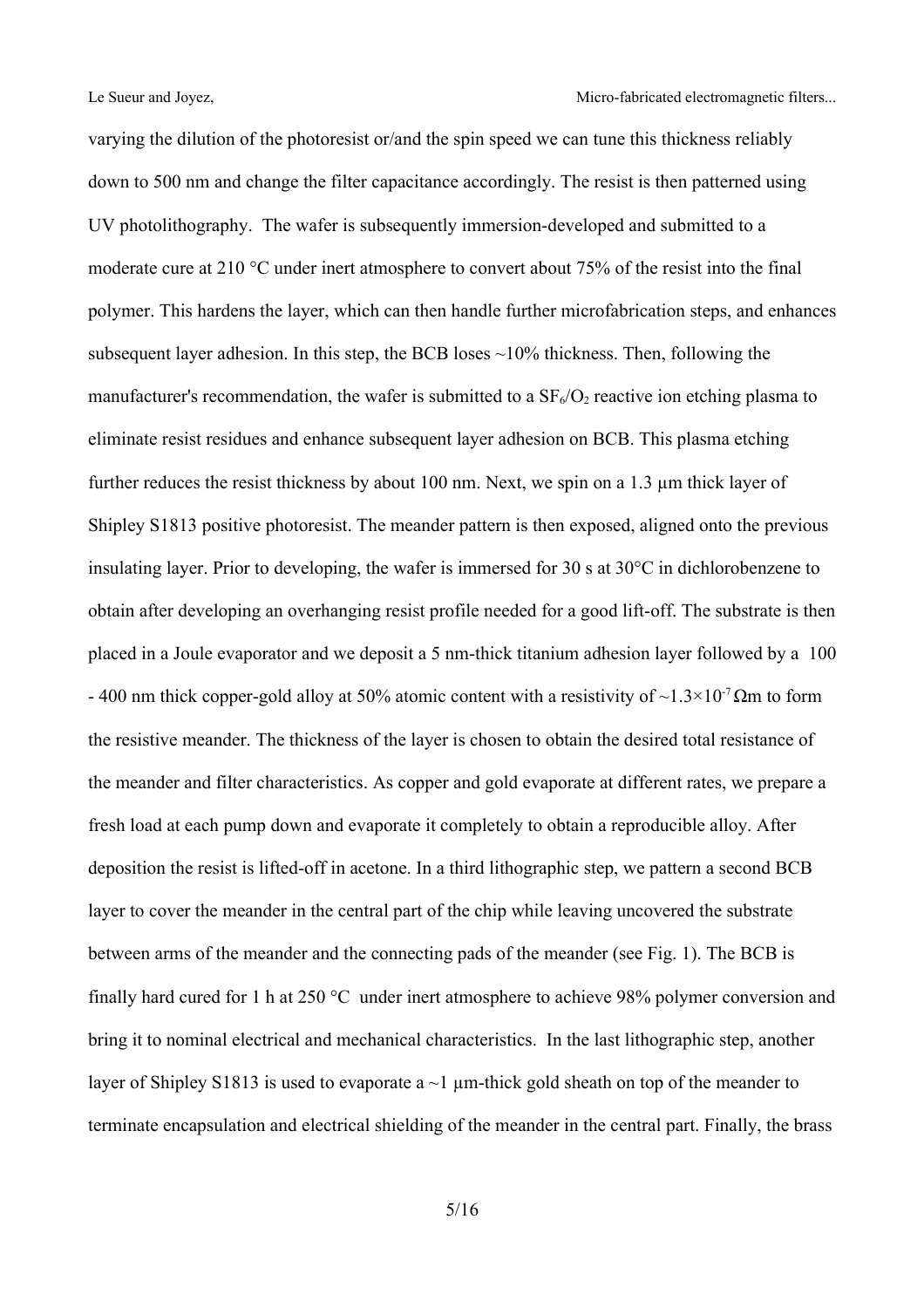wafer is diced into 3x8 mm<sup>2</sup> chips for individual filters. For multiline filters, several adjacent filters are left attached together.

**ASSEMBLY.** Filter chips are then mounted in cases. In Fig. 2 we show the design of a case for a single filter equipped with soft-soldered standard SMC coaxial connectors. The goal is to mount the filter chip in-between two perfectly separated chambers. The two chambers are separated by a small metallic barrier running across the meander. Perfect electromagnetic separation of the chambers is reached by filling all machining gaps with silver epoxy. In each chamber we establish a connection from the connector pin to the filter pad using thin wire and silver epoxy. Finally, we close the cover applying here also silver epoxy to make it electromagnetically leak-tight. Following the same design, other cases with different connectors can be made. In particular, double filters for shielded twisted pair lines are assembled in cases fitted with miniature triaxial connectors (Fischer series 101), and up to 25 filters can be packed in a 34.5 x 30.1 x 13 mm 3 case equipped with two 25 contact shielded micro-subD connectors.

**TESTING.** Figure 3 shows the measured attenuation of a single filter equipped with SMC coaxial connectors. These measurements were performed using a 65 GHz, two 50  $\Omega$  port vector network analyzer (Anritsu 37297D). The  $S_{21}$  forward transmission data show that the filter has a steep cutoff reaching an attenuation greater than the  $\sim$  -100 dB noise floor of the analyzer at 4.5 GHz and remains below the noise floor up to 65 GHz. Attenuation measurements carried out at 4.2 K (data not shown) show little change in the response of the filter, essentially due to a  $\sim$ 20% reduction of the resistivity of the alloy we use. However, due to losses in the cables running from the network analyzer into the liquid helium Dewar, the sensitivity of this low temperature measurement is much lower than that of the room temperature measurements shown in Fig. 3, and thus it is less suited to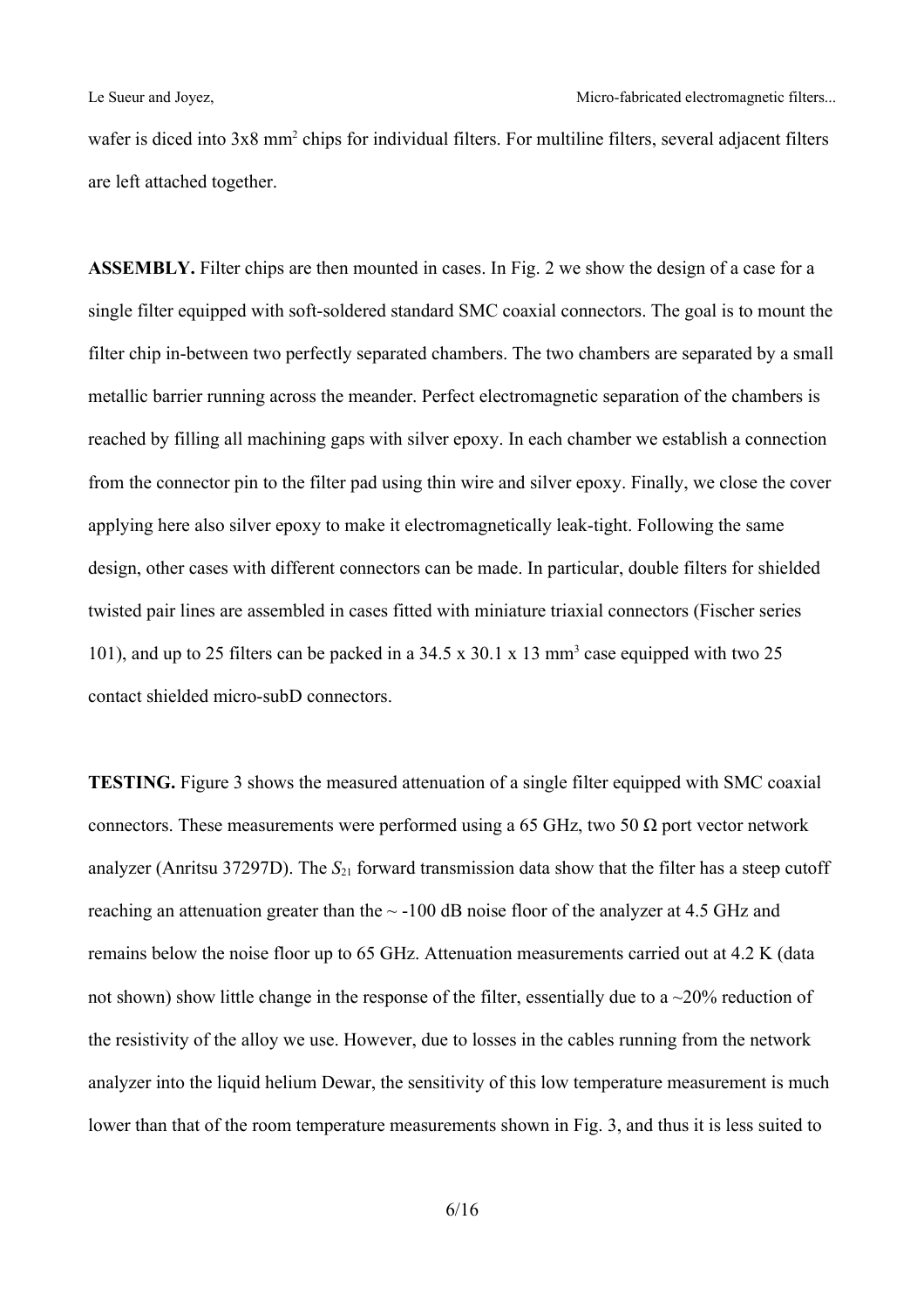test for proper attenuation performance. Repeated thermal cycling of the filter showed no measurable change in properties. Since one application for these filters in our laboratory will be to filter high voltage lines connected to piezoelements in a low temperature scanning probe microscope, we further submit all assembled filters to a 30s, 400 V test between the meander line and ground. A significant fraction of the filters do not pass this test, developing a permanent short to ground. According to the specifications, the BCB breakdown field is greater than 300 V/ $\mu$ m. Given the BCB thicknesses used, 400 V should not exceed the breakdown voltage of the dielectric. We think the lower breakdown voltage observed in many filters is due to the field enhancement occurring on sharp defects. The overall yield after assembly and high voltage test is of the order of 50%, which could likely be improved by a better control of process parameters and cleanliness. Note that given their rather low resistance, these filters are acceptable on lines driving  $\sim$ 10 nF piezoelements used for inertial stick-slip motion, where a large instantaneous current is needed.

**SIMULATIONS.** We now compare the measurements shown in Fig. 3 to the expected behavior of this filter. For this we have modeled the full filter chip using a 2.5-D planar electromagnetic simulator (Sonnet). Given the feature sizes and aspect ratios used, approximations made in such a simulation are valid throughout the whole frequency range we consider [6]. The data input in the geometrical model were the nominal dimensions of the meander line and the measured thickness of both BCB layers (1.6 µm for the bottom layer and 2.2 µm for the top layer) obtained using a thin film profile meter. The sheathing of the meander is modeled using vias between metallic layers above and below the dielectric layers. Electrical data for the BCB are taken from the manufacturer :  $\varepsilon_r$  = 2.5, the relative dielectric constant, and a loss tangent of 2x10<sup>-3</sup>. These inputs yield an 81 pF capacitance to ground of the filter at low frequency, in remarkable agreement with the 80 pF measured value. The conductivity of the meander is adjusted to reproduce the 77  $\Omega$  dc resistance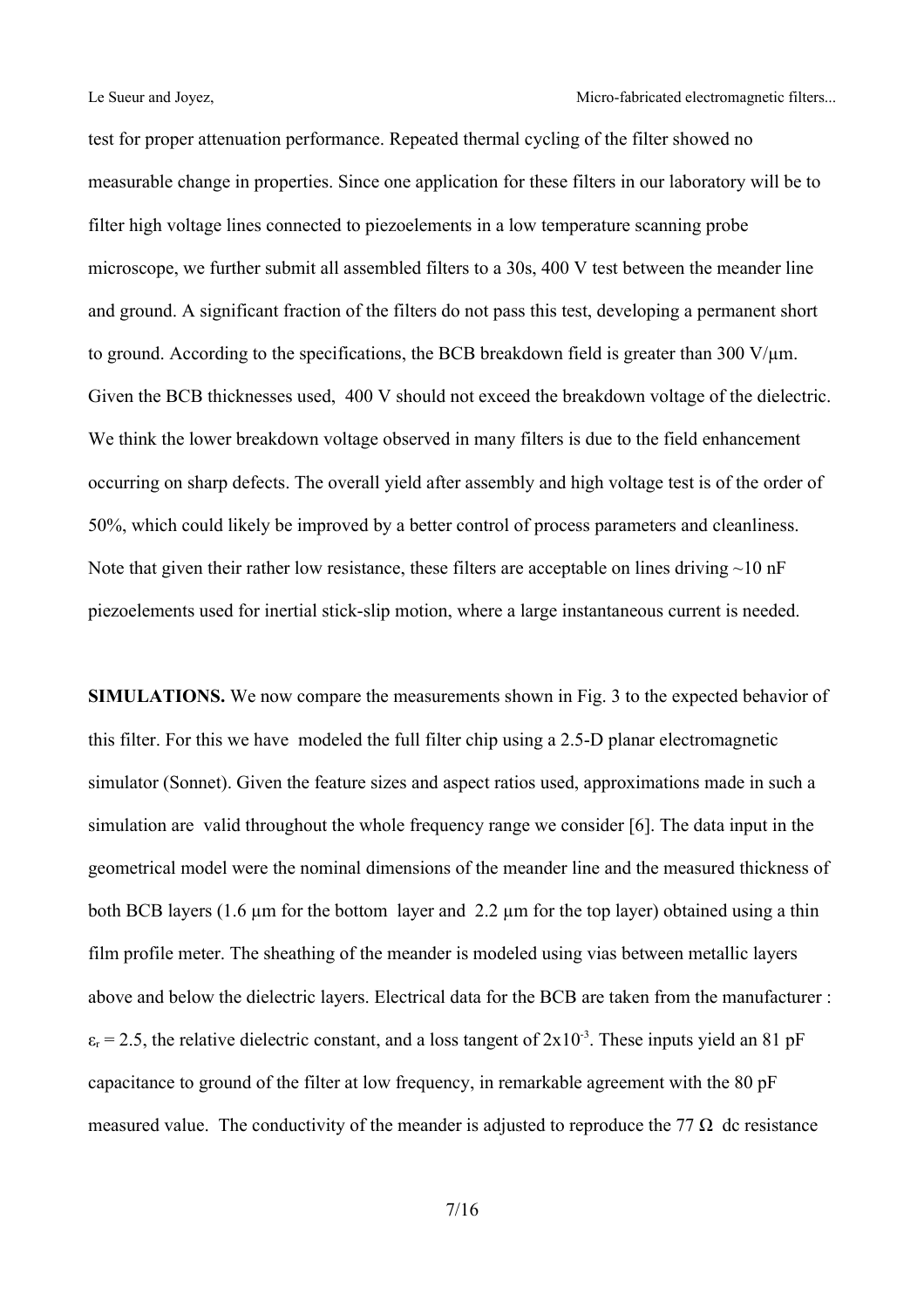of the filter. Given these inputs, the calculated forward transmission also shown in Fig. 3 is in very good agreement with the measurements. The small discrepancy showing up above 2 GHz might be due to the fact that we do not take into account the circuit outside the filter chip. For instance, the small wires connecting the chip to the connectors introduce some inductance in series with the filter, which increases attenuation as frequency rises. The connectors also introduce losses in the transmission above 10 GHz. These simulations also show the superiority of the present design compared to the former one [2]: if we remove isolation between adjacent arms of the meander, the filter transmission remains between -85 and -95 dB in the 5 - 100 GHz range (see inset of Fig. 3).

Given the good agreement obtained, one can wish to push this simulation up to higher frequencies to get insight on the behavior of the filter in ranges where it would be extremely difficult to measure. However, it turns out that the full chip simulation remains at the simulator noise floor (between -150 and -170 dB, depending on the frequency [7]) above 12 GHz, and furthermore, becomes too large to be performed on an average workstation for frequencies larger than  $\sim$ 100 GHz. In order to go beyond these limitations one needs to recourse to subdividing the filter into smaller parts and to cascading the resulting *S* matrices. Note that this assumes that the subdivided parts are connected exclusively through their connecting ports (i.e., no coupling through the sheathing, which is what one expects from a bulk metallic shield). Doing so, we can push the simulation up to 6 THz without excessive complications (see inset of Fig. 3). We find that above 50 GHz oscillating features appear with a 95 GHz period, corresponding to standing waves in the 1 mm-long features of the meanders, and a second one at  $\sim$  400 GHz corresponding to a standing wave in the width of a large pad in the meander. To sketch the filter behavior, we can say that after the initial cutoff, the transmission curve forms a quasiplateau between roughly 20 and 400 GHz with a maximum transmission of  $\sim$  -220 dB and subsequently falls rapidly again with an overall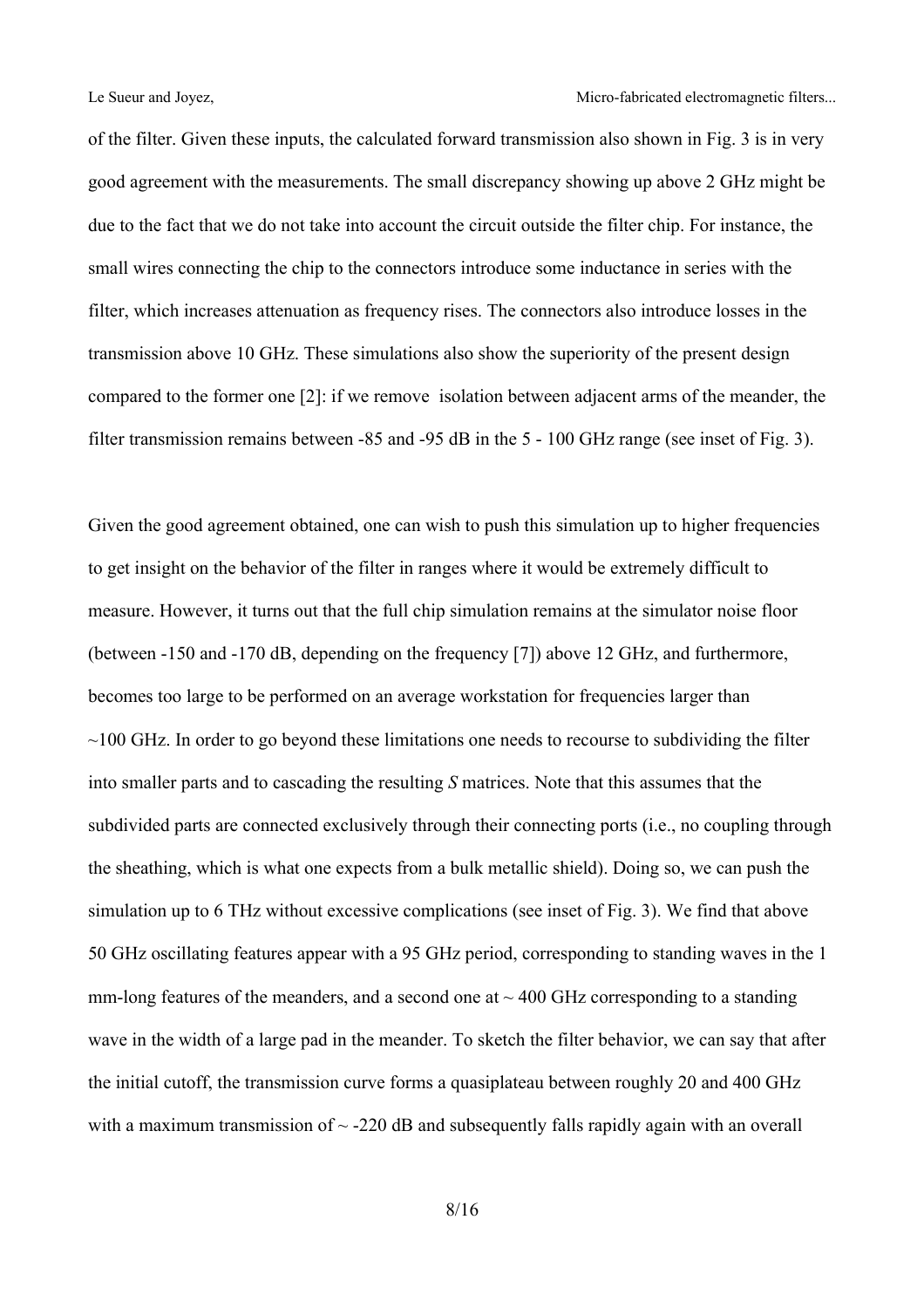$\exp(-\sqrt{f})$  dependence, due to skin effect losses [8]. Note that these simulations do not take into account a number of effects which might be important at very high frequency such as the increase of the loss tangent of the dielectric or the surface roughness of the conductors, which likely would further increase filter attenuation.

**DISCUSSION.** Based on these simulations, we can evaluate the effectiveness of these filters for experiment thermalization. To do so, we calculate the effective temperature seen by a device connected to a line comprising a 50  $\Omega$  source at 300 K and either a single filter anchored at 30 mK or two filters respectively placed at 4.2 K and 30 mK. This frequency-dependent effective temperature is the temperature at which an impedance equal to the output impedance of the line should be to have the same noise level as that reaching the device connected to the line at 30 mK at a given frequency. The equivalent noise source at the output of the line can be evaluated exactly by adding properly the contributions coming from the various parts of the line situated at different temperatures weighted with the corresponding attenuation provided by the setup [9]. The result is displayed in Fig. 4 and shows that effective 30 mK thermalization is reached in the 1-30 GHz range when using two filters in series [10]. At higher frequencies, the photon flux at the output of the line is larger than that of a 30 mK impedance but remains, in absolute, so low that its probability to spoil an actual experiment is negligible. On the lower end of the spectrum, the effective temperature is also above equilibrium but corresponds to photons present in the thermal spectrum at 30 mK. Further reduction of noise in this part of the spectrum may be desired, in particular, to protect the experiment against electromagnetic interferences (EMIs) in the laboratory ambient. In this frequency range, this can be done using carefully assembled discrete elements. In this goal, the connecting pad of the filter chip were made to accommodate 0805-size surface mounted components such as readily available lossy inductors sold for EMI filtering with good attenuation in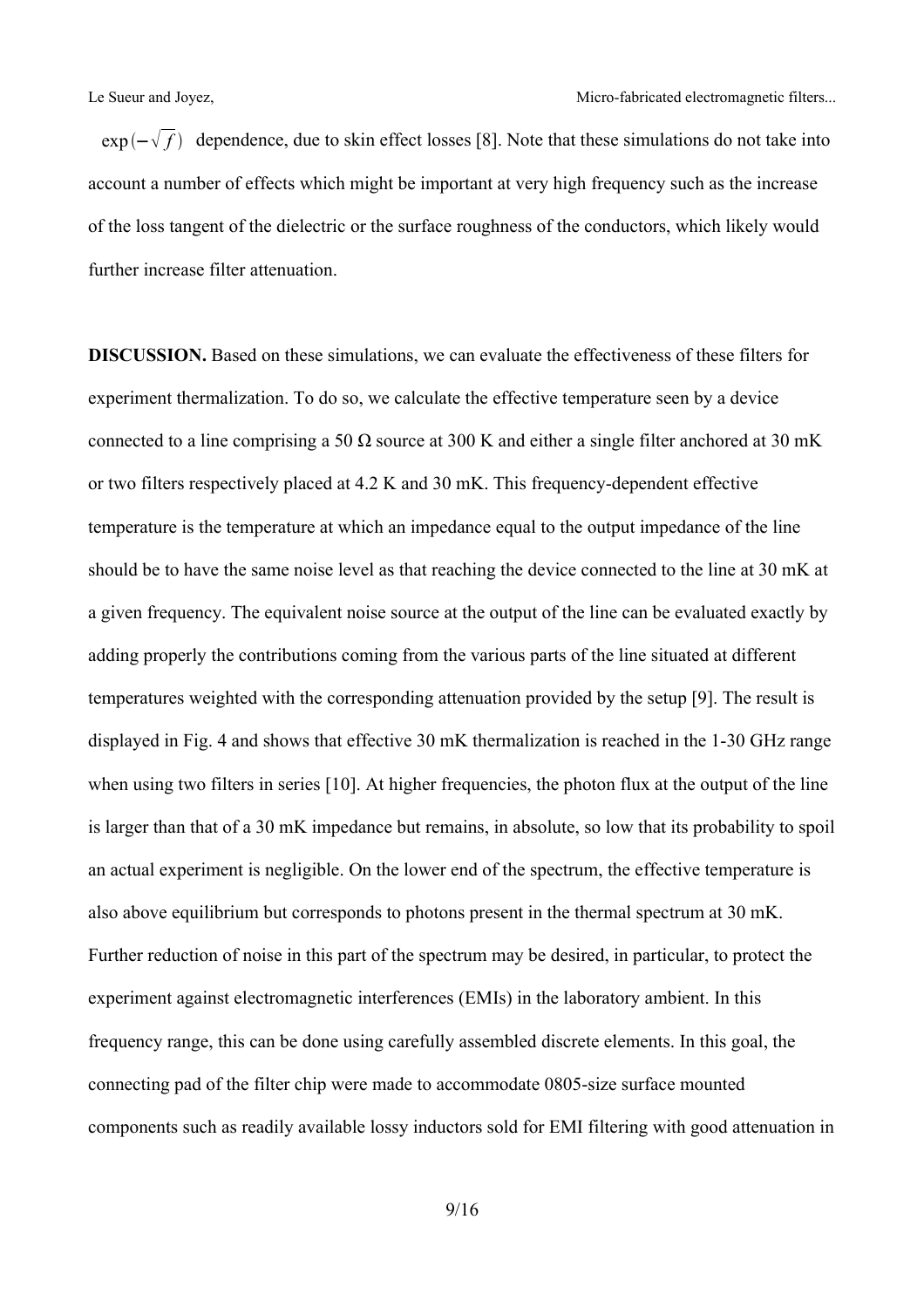the 0.1-1 GHz range.

At low temperature, Joule effect in such a resistive filter can easily heat the electrons of the filter out of equilibrium, due to the poor electron-phonon coupling [11]. Therefore, care should be taken not to drive excessive currents through these filters. For a given allowed relative increase *η* of the electronic temperature, we can evaluate at lowest order the maximum dc current allowed to flow in the filter as  $i_{max} = \sqrt{5 \sigma V T_{ph}^5 (\eta - 1)/R}$ , where  $\sigma \sim 1$  nW/ $\mu$ m<sup>3</sup>/K<sup>5</sup> is the coupling constant, *V* is the volume of the resistive material volume where electron-phonon coupling takes place, *Tph* is the phonon temperature, and *R* is the resistance of the filter. To fix ideas, if one takes the whole volume of resistive material of the filter measured above,  $V = 1.5 \times 10^6 \mu m^3$ , and a 5% increase in the electron temperature ( $\eta$  = 1.05) above  $T_{ph}$  = 30 mK, one gets a maximum allowed dc current  $i_{max}$  $= 0.34 \mu A$ .

**POSSIBLE IMPROVEMENTS.** As mentioned above, the resistivity of the copper-gold alloy we use depends on temperature. This alloy was chosen mainly for its ease of use in our Joule evaporator as it yields a relatively low-stress film. This alloy could be replaced by another type of resistive alloy less dependent on temperature, provided maybe another deposition technique was used. Possible choices could then be Ni-Cr, Cu-Ni or Cu-Mn.

**ACKNOWLEDGEMENTS.** The authors gratefully thank P.F. Orfila, P. Senat, D. Vion, and D. Esteve for their help and support throughout this development, and N. Feltin, B. Steck, and P. Bertet for their interest and involvement in this project. They acknowledge useful discussions with H. Courtois and D.C. Glattli. This work was supported in part by the French Research Ministry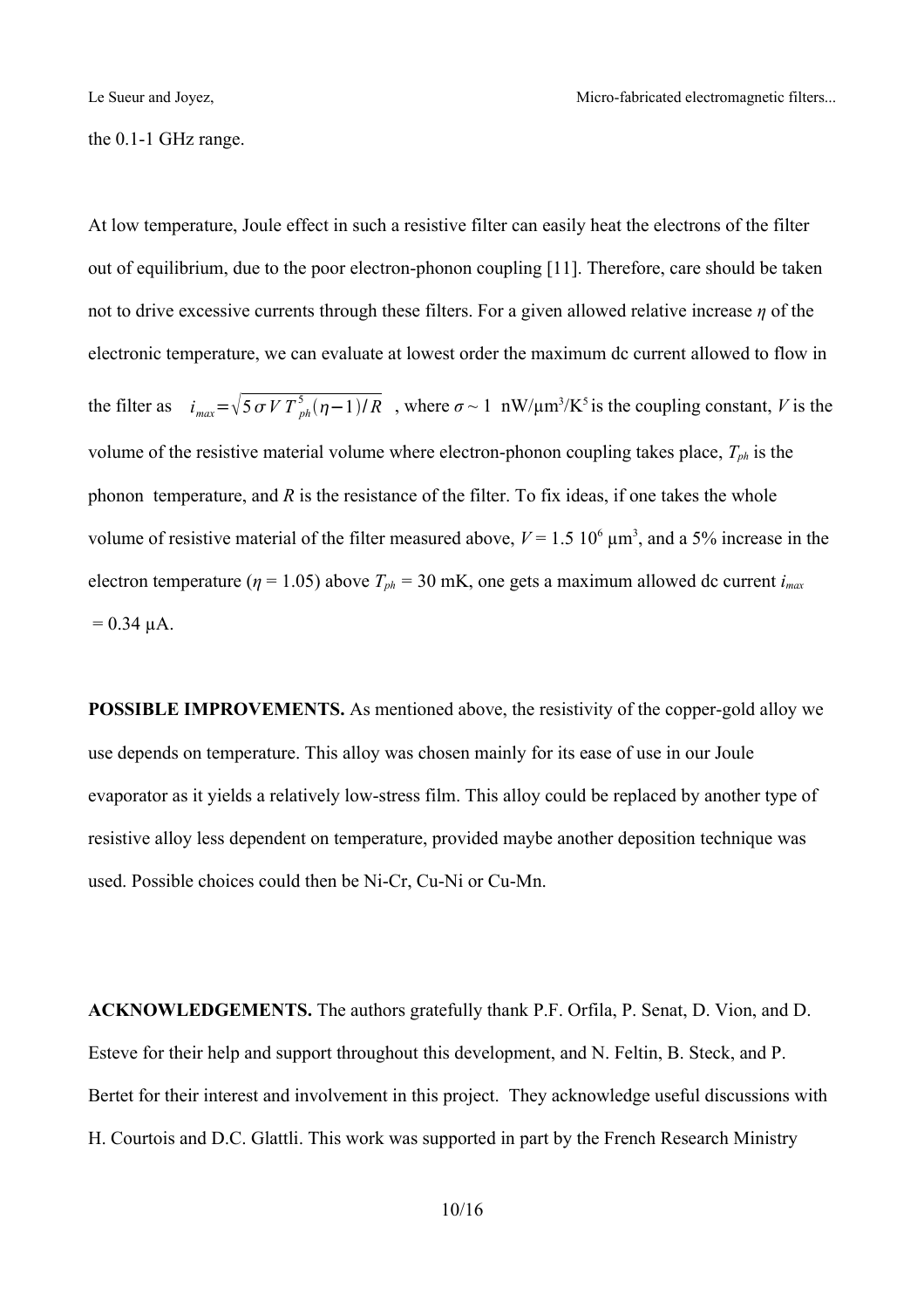Le Sueur and Joyez, Micro-fabricated electromagnetic filters...

Project AC Nano 2003 NR110.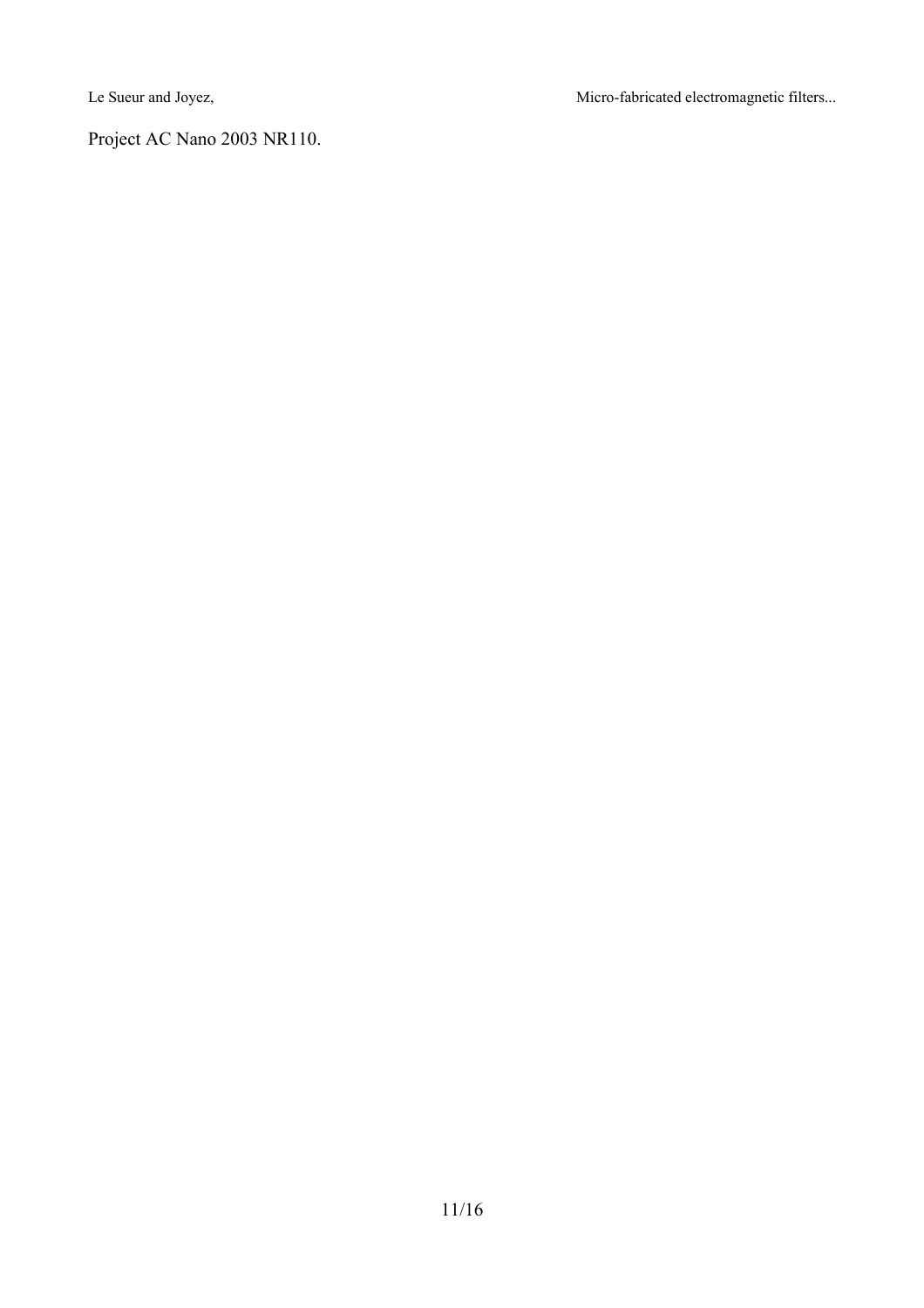#### **REFERENCES:**

[1] J. M. Martinis and M. Nahum Phys. Rev. B **48**, 18316 (1993).

[2] D. Vion, P. F. Orfila, P. Joyez, D. Esteve, and M. H. Devoret, J. Appl. Phys. **77**, 2519 (1995).

[3] A. B. Zorin, Rev. Sci. Instrum. **66**, 4296 (1995).

[4] D. C. Glattli, P. Jacques, A. Kumar, P. Pari, and L. Saminadayar, J. Appl. Phys. **81**, 7350 (1997).

[5] J. M. Martinis, M. H. Devoret, and J. Clarke, Phys. Rev. B **35**, 4682 (1987).

[6] From modal analysis in the narrowest part of the meander we conclude that a 2.5 D solver remains appropriate up to ~20 THz, when TE modes start to propagate in the waveguide (but with high losses).

[7] J. C. Rautio, Proceedings of. European Microwave Conference, Munich, Germany, 2003, pp. 463, ISBN: 1-58053-834-7. Available online at

http://www.sonnetusa.com/support/downloads/publications/limits\_euromic\_oct03.pdf

[8] D. Pozar, Microwave Engineering (Addison-Wesley, Reading, MA,1990).

[9] P. Lafarge, Ph. D thesis, Université Paris VI, 1993, p. 30.

[10] Note that this effective temperature prediction relies on calculated attenuations of several hundred decibels. In practice, leaks in the connectors of the filters or any other part of the system could much reduce effective attenuation.

[11] C. Wellstood, C. Urbina, and J. Clarke, Phys. Rev. B **49**, 5942–5955 (1994)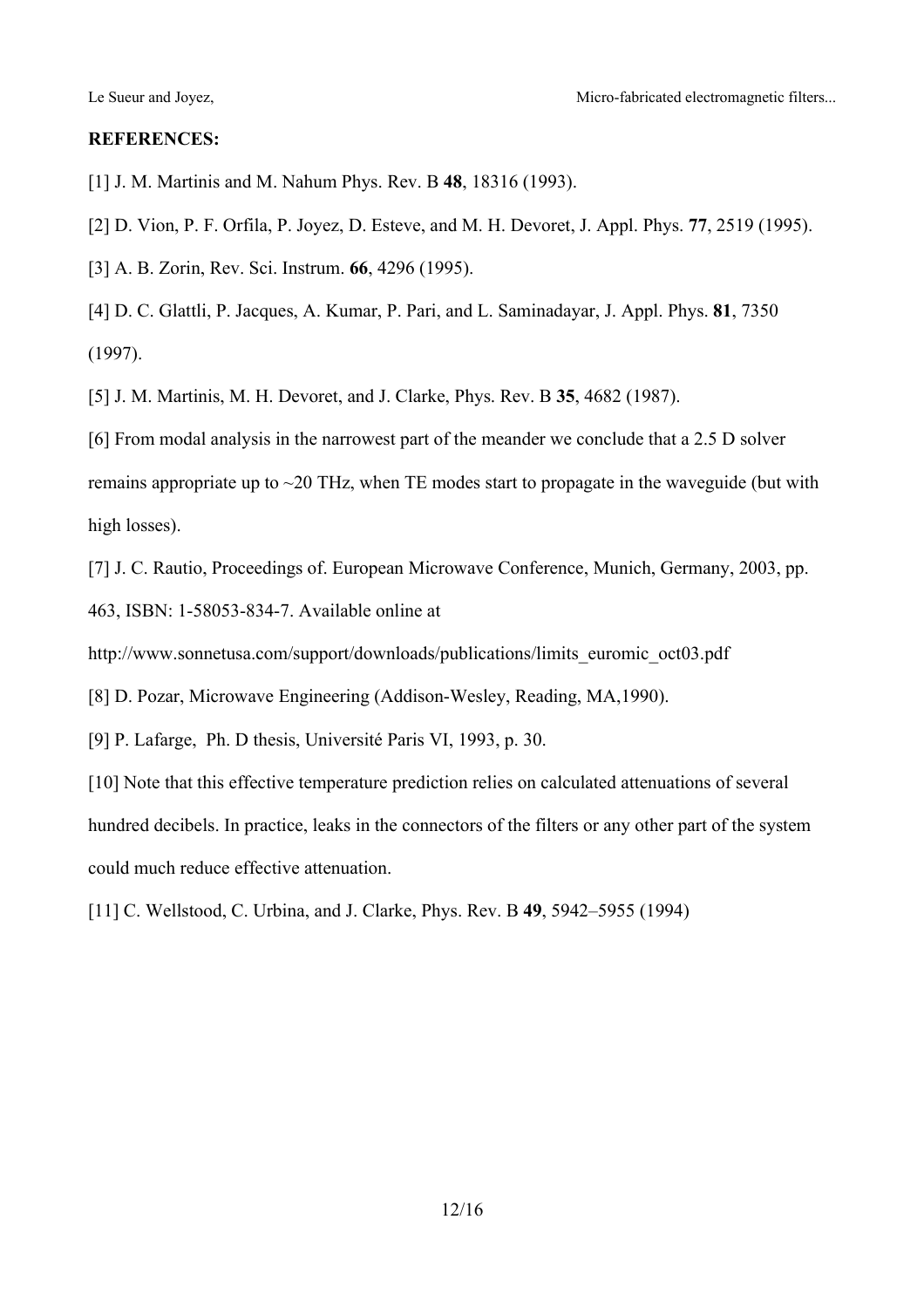## **FIGURES**

## **Figure 1.**



Picture of a microfabricated filter chip and crosssection of a meander arm with materials and respective thickness (note different vertical and horizontal scales).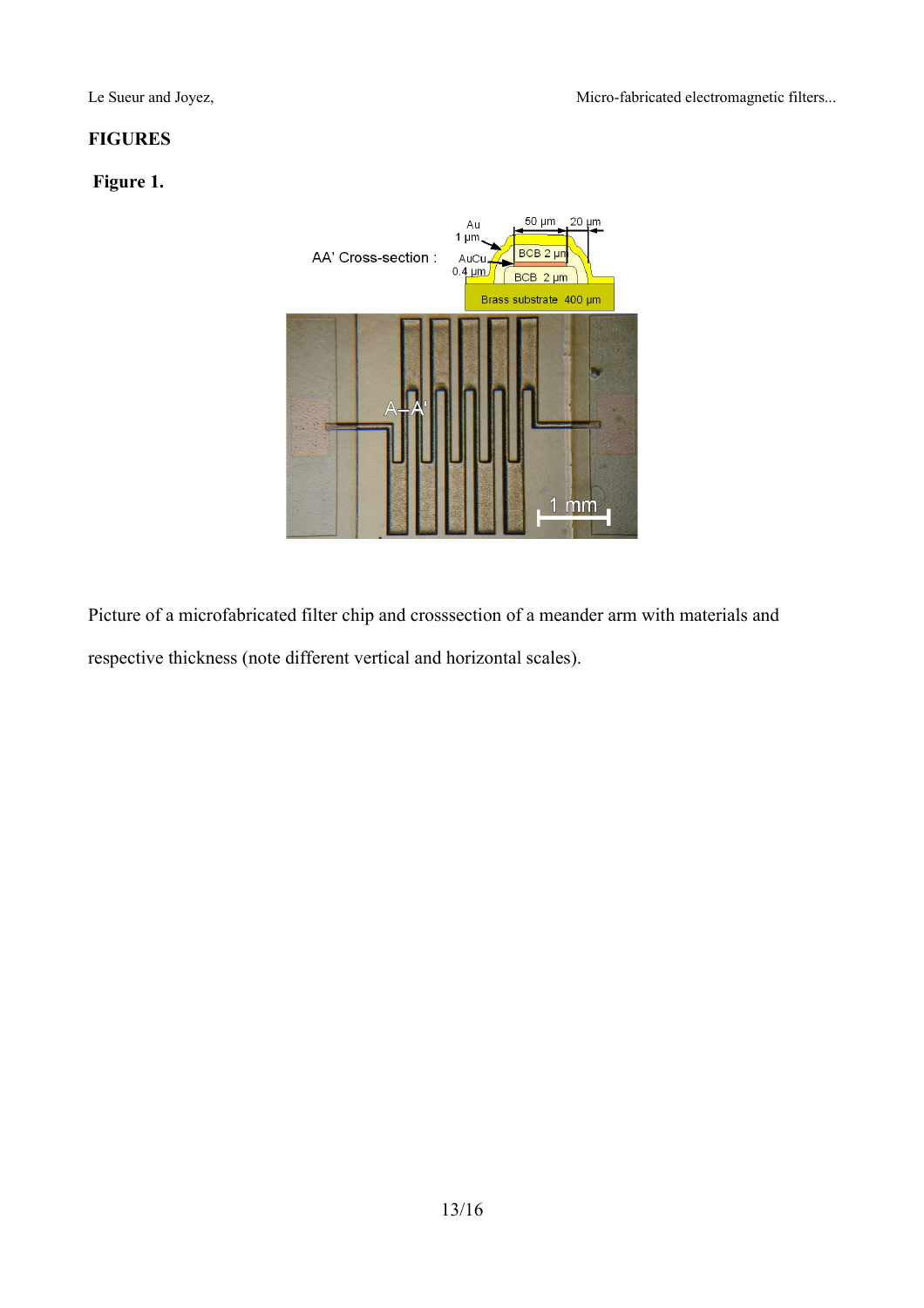### **Figure 2.**



 Exploded view of a single filter case equipped with SMC coaxial connectors. Connections between connector pins and filter pads are made with thin insulated wire and silver epoxy (not shown). All machining gaps and joints are filled with silver epoxy to achieve perfect electromagnetic separation between input and output connector chambers. Screws can be used to thermally anchor the case.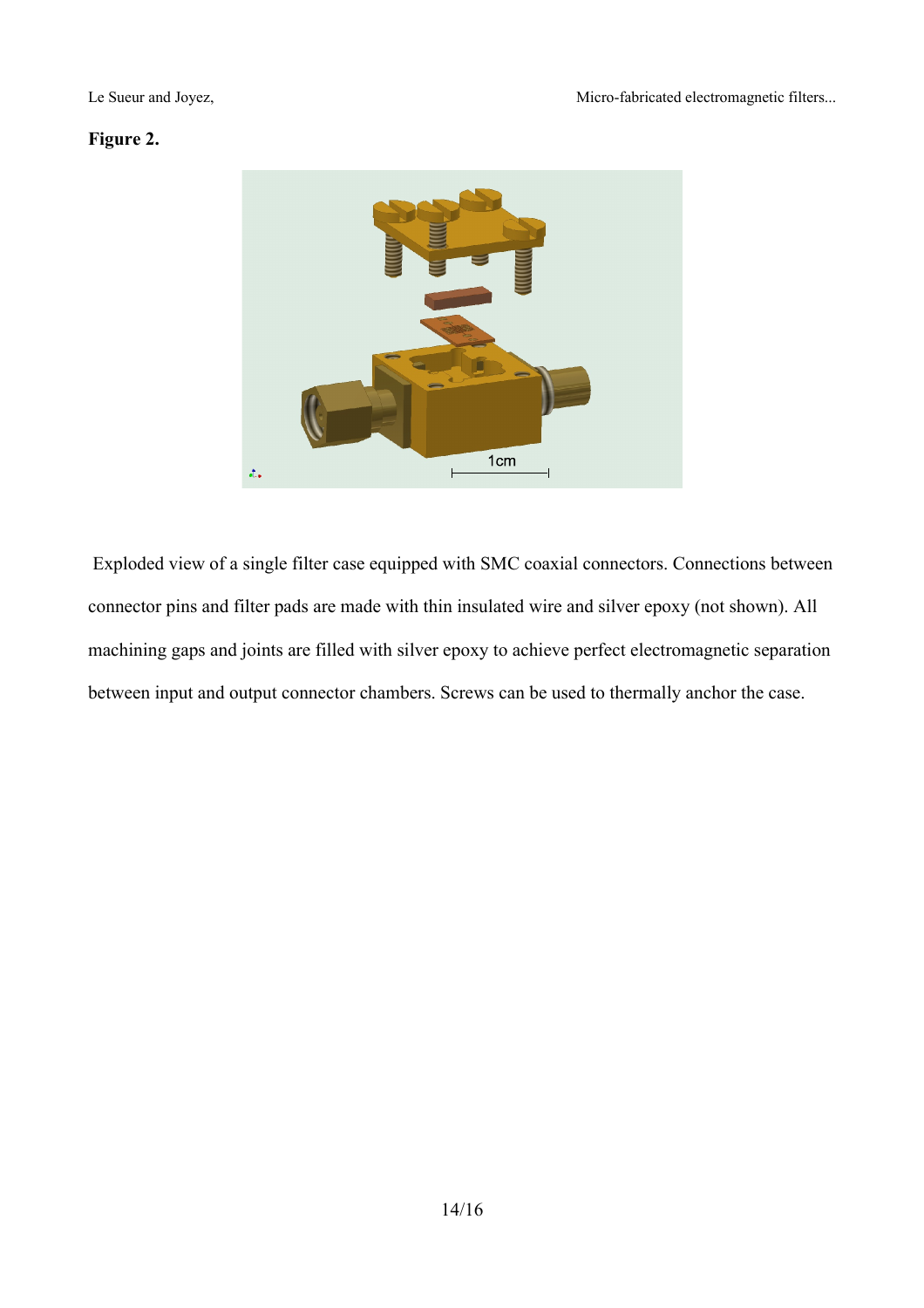#### **Figure 3.**



In the main panel, transmission of an assembled filter having a dc resistance of 77  $\Omega$  and capacitance to ground of 80 pF. The data were measured using a microwave network analyzer up to 65 GHz. Above ~ 4.5 GHz the noise floor of the analyzer is reached (the peak at 9 GHz is also noise and is due to a calibration artifact). We also plot the results of a microwave simulation with no adjustable parameters (see text). In the inset, results of the microwave simulation at higher frequency and predictions for the transmission of the same filter if the meander arms were not screened, as in Ref. [2].